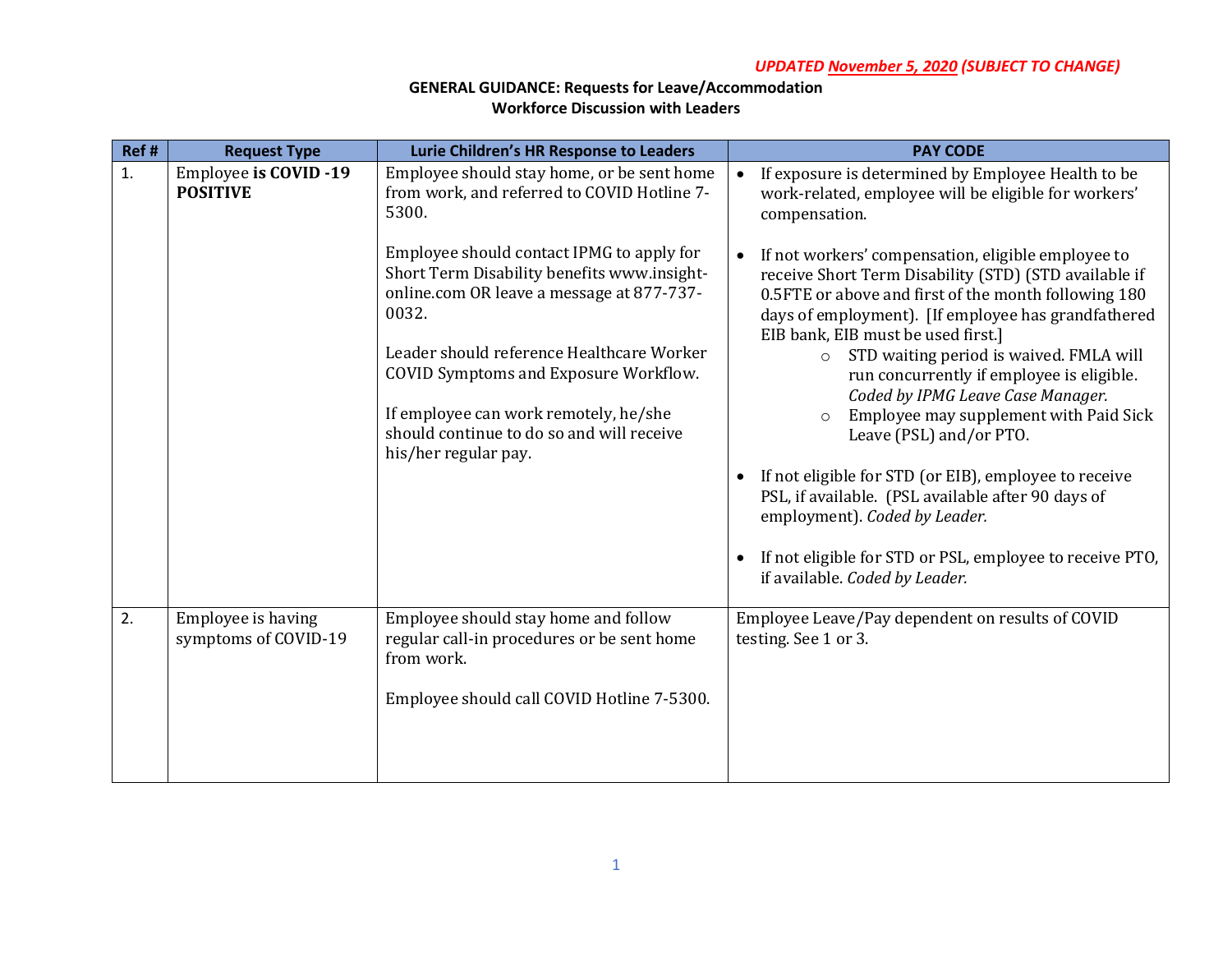| Ref#           | <b>Request Type</b>                                                                                                                 | Lurie Children's HR Response to Leaders                                                                                                                            | <b>PAY CODE</b>                                                                                                                                                                                                                                                                                                                                                                                                                                                                                        |
|----------------|-------------------------------------------------------------------------------------------------------------------------------------|--------------------------------------------------------------------------------------------------------------------------------------------------------------------|--------------------------------------------------------------------------------------------------------------------------------------------------------------------------------------------------------------------------------------------------------------------------------------------------------------------------------------------------------------------------------------------------------------------------------------------------------------------------------------------------------|
| 3 <sub>1</sub> | Employee is sick<br>unrelated to COVID-19<br>or they test negative for<br><b>COVID-19</b>                                           | Employees should not come to work sick.<br>Employee should work with Leader to follow<br>normal call-in and Leave procedures, if<br>applicable.                    | FMLA determination made by Employee Health. Based on<br>determination, employee may be paid during FMLA in the<br>following ways:<br>Paid Sick Leave, if available<br>$\bullet$<br>PTO, if available (if not available, code as PTO-U)<br>$\bullet$<br>Short Term Disability, if eligible<br>$\bullet$                                                                                                                                                                                                 |
| 4.             | Employee has been<br>exposed to someone with<br>COVID-19 at work, but<br>has no symptoms                                            | <b>Employee Health and Infection Prevention</b><br>and Control will work with Employee Health<br>on exposure and notify impacted employees<br>per normal protocol. | Employee should report to work and will receive regular<br>pay                                                                                                                                                                                                                                                                                                                                                                                                                                         |
| 5.             | Employee has been<br>exposed to someone with<br>COVID-19 outside of<br>work and is displaying<br>symptoms                           | Employee should stay home and follow<br>regular call-in procedures or be sent home<br>from work.<br>Employee should call COVID Hotline 7-5300.                     | Employee Leave/Pay dependent on results of COVID<br>testing. See 1 or 3.                                                                                                                                                                                                                                                                                                                                                                                                                               |
| 6.             | Employee exposed to<br>someone with COVID-19<br>outside of work whom<br>they do not live with, but<br>does not have any<br>symptoms | Employee should stay home and follow<br>regular call-in procedures or be sent home<br>from work.<br>Employee should call COVID Hotline 7-5300.                     | FMLA determination made by Employee Health. Based on<br>determination, employee may be paid during FMLA or<br>non FMLA in the following ways:<br>Paid Sick Leave, if available. Coded by leader<br>$\bullet$<br>PTO, if available<br>$\bullet$<br>Employee may borrow from PTO through<br>$\blacktriangleright$<br>June1st, 2021 with a capped balance of<br>negative 40 hours. Coded by leader.<br>Employee may choose to take time unpaid and will be<br>responsible for paying any missed insurance |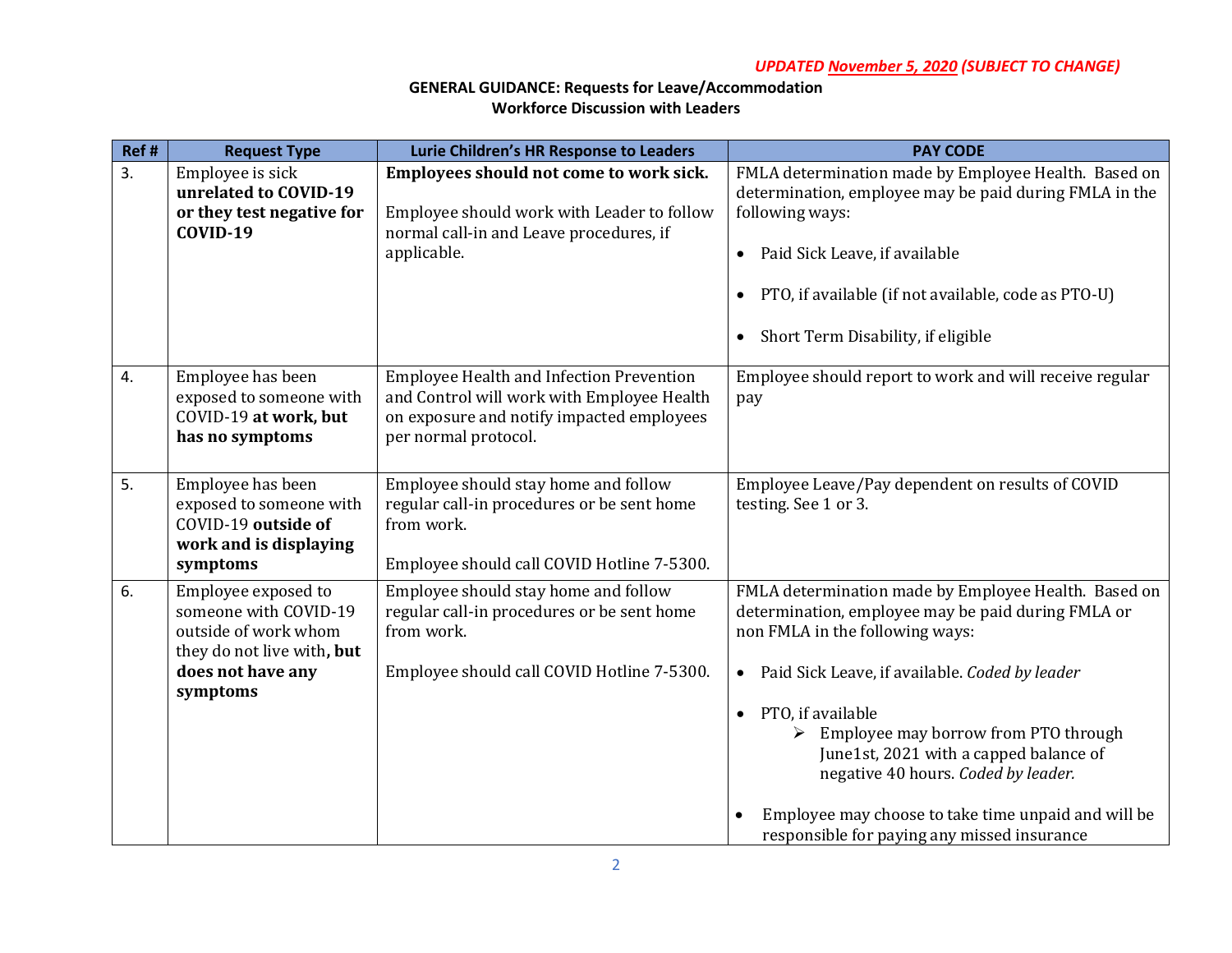| Ref # | <b>Request Type</b>                                                                                                                             | Lurie Children's HR Response to Leaders                                                                                                        | <b>PAY CODE</b>                                                                                                                                                                                                                                                                                                                                                                                                                                                                                                                                                     |
|-------|-------------------------------------------------------------------------------------------------------------------------------------------------|------------------------------------------------------------------------------------------------------------------------------------------------|---------------------------------------------------------------------------------------------------------------------------------------------------------------------------------------------------------------------------------------------------------------------------------------------------------------------------------------------------------------------------------------------------------------------------------------------------------------------------------------------------------------------------------------------------------------------|
|       |                                                                                                                                                 |                                                                                                                                                | premiums during unpaid leave. Leader codes time as<br><b>UNPAID.</b><br>Leaders should consult with HR on unpaid<br>$\circ$<br>time for exempt employees                                                                                                                                                                                                                                                                                                                                                                                                            |
| 7.    | Employee is the caretaker<br>for a sick<br>child/parent/other family<br>member - unrelated to<br>COVID-19 or they test<br>negative for COVID-19 | Employee should work with Leader to follow<br>normal call-in and Leave procedures, if<br>necessary.                                            | FMLA determination made by Employee Health. Based on<br>determination, employee may be paid during FMLA in the<br>following ways:<br>Paid Sick Leave, if available<br>$\bullet$<br>PTO, if available<br>$\bullet$                                                                                                                                                                                                                                                                                                                                                   |
| 8.    | Employee has a<br>household contact that<br>is positive for COVID-19                                                                            | Employee should stay home and follow<br>regular call-in procedures or be sent home<br>from work.<br>Employee should call COVID Hotline 7-5300. | FMLA determination made by Employee Health. Based on<br>determination, employee may be paid during FMLA or<br>non FMLA in the following ways:<br>Paid Sick Leave, if available. Coded by leader<br>$\bullet$<br>PTO, if available<br>$\bullet$<br>Employee may borrow from PTO through<br>June 1st, 2021 with a capped balance of<br>negative 40 hours. Coded by leader.<br>Employee may choose to take time unpaid and will be<br>$\bullet$<br>responsible for paying any missed insurance<br>premiums during unpaid leave. Leader codes time as<br><b>UNPAID.</b> |
|       |                                                                                                                                                 |                                                                                                                                                | Leaders should consult with HR on unpaid<br>$\circ$<br>time for exempt employees                                                                                                                                                                                                                                                                                                                                                                                                                                                                                    |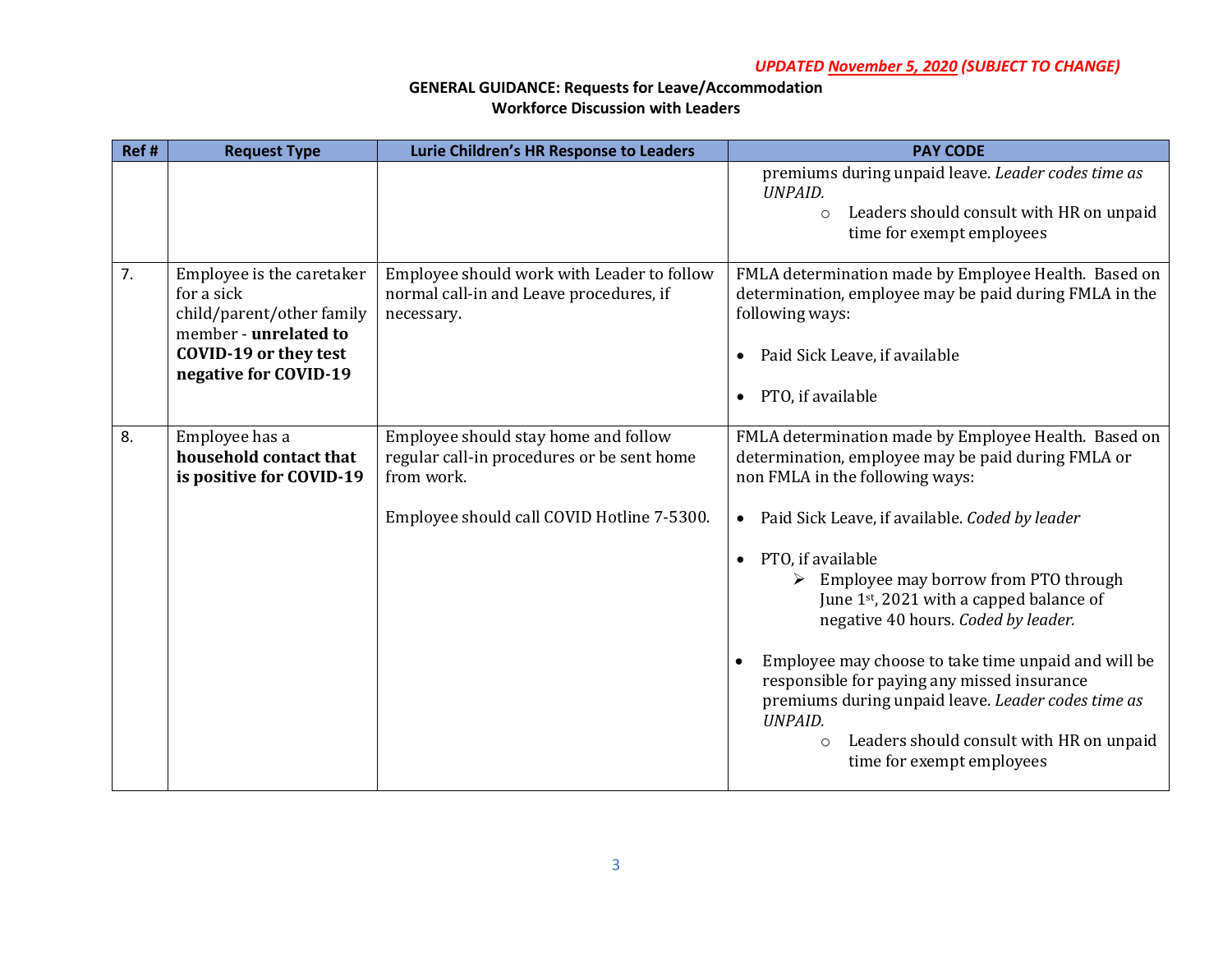| Ref # | <b>Request Type</b>                                                                                                                                                    | Lurie Children's HR Response to Leaders                                                                                                                                                                                                                                                                                                                                                         | <b>PAY CODE</b>                                                                                                                                                                                                                                                                                                                          |
|-------|------------------------------------------------------------------------------------------------------------------------------------------------------------------------|-------------------------------------------------------------------------------------------------------------------------------------------------------------------------------------------------------------------------------------------------------------------------------------------------------------------------------------------------------------------------------------------------|------------------------------------------------------------------------------------------------------------------------------------------------------------------------------------------------------------------------------------------------------------------------------------------------------------------------------------------|
| 9.    | Employee has underlying<br>medical condition not<br>related to COVID-19 or<br>pregnancy, and<br>employee's physician has<br>concerns about onsite<br>work environment. | Employee should be allowed to work from<br>home if position supports this and follow<br>Telecommuting Guidelines.<br>Telecommuting<br>Guidelines and Agre<br>If role does not support work from home,<br>employee should follow regular leave request<br>procedures.                                                                                                                            | Regular pay if working from home.<br>If not able to work from home, FMLA determination made<br>by Employee Health. Based on determination, employee<br>may be paid during FMLA in the following ways:<br>Paid Sick Leave, if available<br>$\bullet$<br>PTO, if available<br>$\bullet$<br>Short Term Disability, if eligible<br>$\bullet$ |
| 10.   | Employee does not have<br>childcare.                                                                                                                                   | Employee can request time off work from<br>their leadership.<br>Remind your employees of the Childcare<br>Resources that have been shared in the<br>various communications.                                                                                                                                                                                                                     | PSL, if available<br>$\bullet$<br>PTO, if available<br>$\bullet$                                                                                                                                                                                                                                                                         |
| 11.   | Employee does not feel<br>safe in role, but does not<br>have a specific medical<br>condition and cannot<br>work remotely                                               | Emphasize guidance about best practices to<br>keep yourself safe, and what we are doing to<br>keep healthcare workers safe in our facilities.<br>Determine if you can adjust your employee's<br>workflows or determine whether they are<br>able to work remotely. Follow Temporary<br>Telecommuting Guidelines if they can work<br>from home. Otherwise, employee is required<br>to be at work. | $\bullet$ PTO-U<br>If the employee refuses to come to work, please work<br>with your HR Consultant on further guidance                                                                                                                                                                                                                   |
| 12.   | Employee traveled to<br>restricted State or<br>Country                                                                                                                 | Refer to City of Chicago website for updates<br>on restrictions.                                                                                                                                                                                                                                                                                                                                | Employee must quarantine for 14 days - Pay Code<br>$\bullet$<br>PSL if available or U-PTO<br>Healthcare workers can return on day 8 after<br>$\circ$<br>tested if ALL the below are true:<br>They had NO known exposure in that state<br>1.                                                                                              |